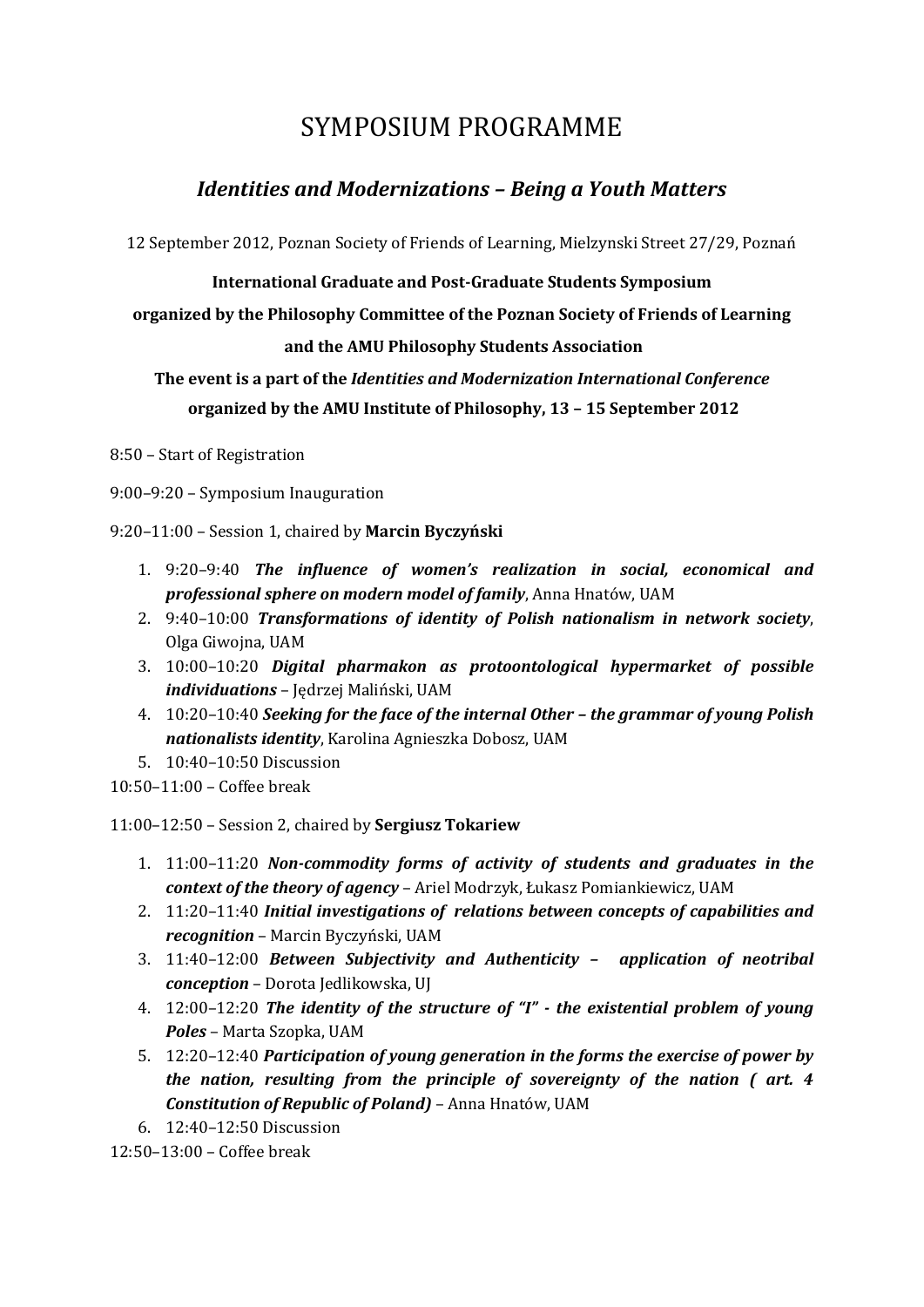13:00–14:30 – Session 3, chaired by **Łukasz Pomiankiewicz**

- 1. 13:00–13:20 *Transmigrants. An Overview of the Youngest Generation of Well Educated Polish Migrants to Germany* – Marta Kozłowska, Freie Universität Berlin
- 2. 13:20–13:40 *Who are we? Fanatics, that's who!" How does the football fans community perceive the post-modern society?* – Filip Bardziński, UAM
- 3. 13:40–14:00 *Flexicurity as an idea of progress and development in the global village. A chance for young people* – Michał Jan Kosicki, UAM
- 4. 14:00–14:20 *ON MARGINS of the Modernization: more than a creativity* Magdalena Kłosińska, UŁ
- 5. 14:20–14:30 Discussion
- 14:30–15:00 Closure of the Symposium

15:30–17:00 – Dinner

19:00–21:00 – Accompanying event: Debate *BEING A YOUTH MATTERS – Pasja, Edukacja, Praca*, Club-Café Meskalina, Old Market 6.

During the debate we will try to answer the questions about the place of the young people in the modern world. We will discuss their needs, whether they have sense of security and finally whether they feel that they have the sense of agency. To the discussion will be invited academic researchers, local NGO representatives and other persons involved in the politics affecting the youth. The debate will be held in Polish.

Patronage:



Honorary patronage:



Organization:



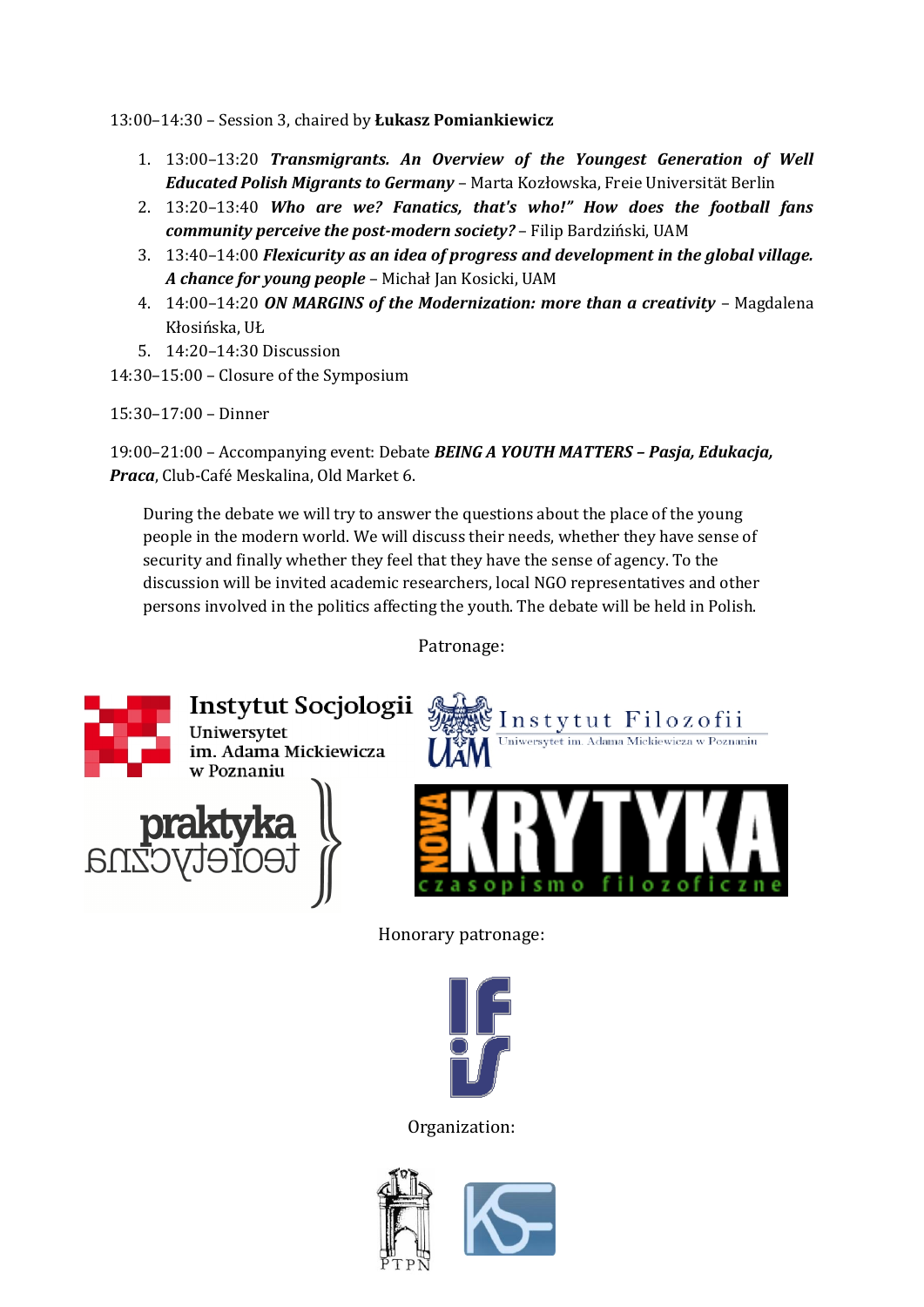### **The influence of women's realization in social, economical and professional sphere on modern model of family**

#### **Anna Hnatów, Adam Mickiewicz University, Poznań**

Women up to 1960s were not in the sphere of interest sociologists because sociology examined phenomena in the public sphere. Sociology has not interested phenomena occurring into the private sphere, especially in households, where are placed women. Since the 1970s social sciences have begun to be concerned about women's issues and the social diversity associated with sex. Women's action shall be considered in many spheres: professional, social, economic and political, but still very important issue is their role in shaping modern family model. This speech answer the questions of how modernisation and the changes taking place in modern world, influenced the identity of the young women, stepping up their efforts to achieve selfrealization in working and social life and how its affect to contemporary model family. Changes in comparison to the model of industrial family are: re-orientation on partner model of the family in conjunction with weakening patriarchal position of a man in the family, delayed the age of the conclusion of marriages due to the education and career, reduce fertility (model of the family  $2 + 1$  and  $2 + 0$ ), reduce the amount of time to care and upbringing of the child, lack of conclusion of marriage. Apart positives deriving from personal fulfillment of women for the economy and the environment, we should pay attention to the adverse implications of this phenomenon primarily in the demographic sphere.

### About author:

I study law and MISH at Adam Mickiewicz University in Poznań and I'm member of Scientific Association of Constitutional Law "Pro publico bono". My scientific interests are: social activity, civil society, gender studies.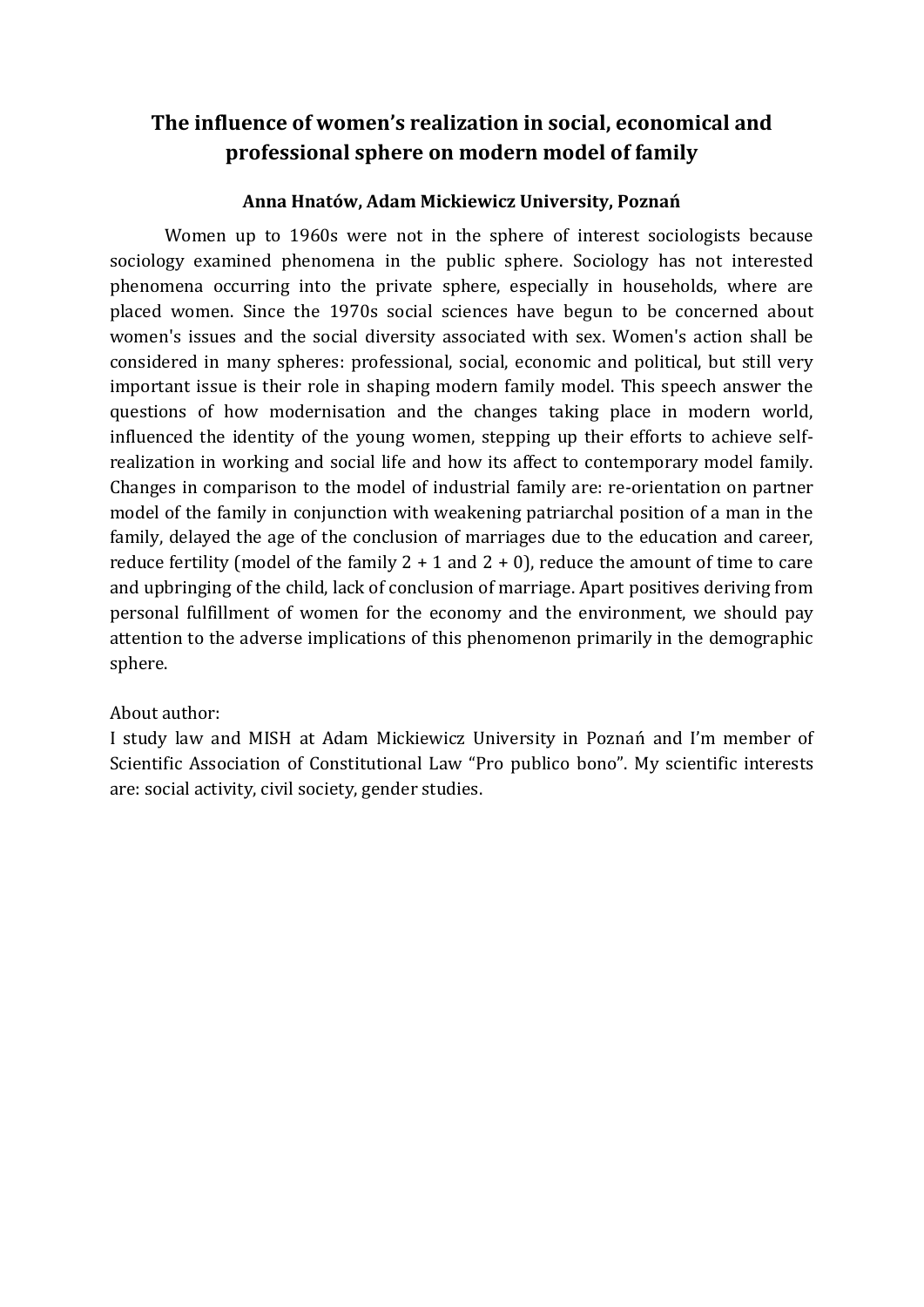### **Transformations of identity of Polish nationalism in network society**

#### **Olga Giwojna, Adam Mickiewicz University, Poznań**

This paper will focus on changes that have appeared in Polish youth nationalist communities in the last few years. They are the result of technological development and social metamorphoses, which took place in Poland after 1989. As a consequence, a liberal-democratic political system was installed in Poland, and it has become easy to have access to modern technologies and knowledge sources. Also, if we observe intellectualists, we can easily see that post-modern discourse is dominating their minds, usually predicting "the end of history", and "the collapse of the grand narrative", negating truth monopoly.

Development of doctrine and methods of action is interesting if we admit these scientists theories. I have analysed changes in actions and identity of far-right movements, taking xportal.pl, managed by Falanga, the national-radical e-zine "Młodzież Imperium" ("Imperial Youth") and freshly introduced in here Autonomous Nationalist groups, quite popular in Westen Europe. Integral traditionalism, Catholic traditionalism, anti-Americanism, anti-capitalism, eurasiatism, Eurofascism, National Bolshevism, revolutionist conservatism or even right "nihilism" are becoming more and more popular in these groups, taking a place near classic nationalism. In this research, I have analyzed the evolution of modern nationalists' ideologies, use of the Internet for local and international contacts, relations and connections with modern intellectual thoughts.

As a consequence, I have recognized that nationalists efficiently use modern media for propaganda and organization purposes. Nationalists could even find their place in the modern intellectual enviroment, though they don't accept today's axiology system, trying to defeat it. As popular philosopher in those circles Alexander Dugin has observed, they try to reach an "anti-postmodernist postmodernism".

#### About author:

Second year BA student in the Institute of Russian Philology.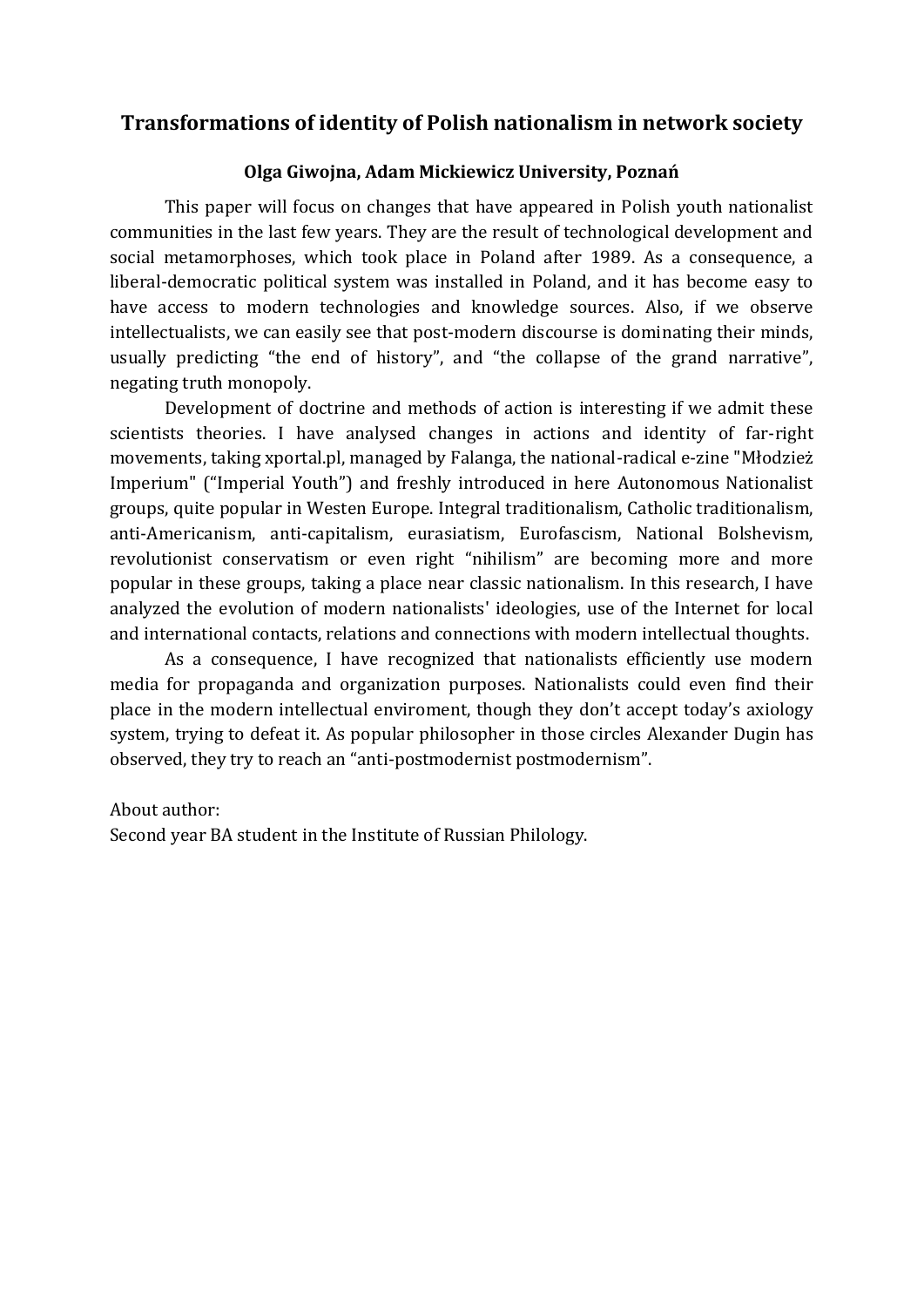# **Seeking for the face of the internal Other – the grammar of young Polish nationalists identity**

### **Karolina Agnieszka Dobosz, Adam Mickiewicz University, Poznań**

After the harsh events in Warsaw on November 11. in 2011 the interminable debate raged - the question about the young people (for example, organized in National Radical Camp (ONR)) shouting fascist and nationalist slogans during the March of Independence, still remains. Contrary to the cultural modernization and its continuously expanding degree of separation of individual from traditional values and terms like "nation", the identity of young generation of polish nationalists should be perceived as a product of historical process of *selfing* and *othering* but in a context of mix of polish transformation, "modernization", and mediatization of culture. There is *We* and *Them,* and they both are the internal *Others* for each other. Cross the class distinction runs the ideological dividing line, Piotr Ikonowicz would say and cite Pier Paolo Pasolini's poem '*Dear students*, *I hate you*'. Anyone who tried to explain this rightish mass mobilization, found him/herself in a trap. Living in a specific socio-political framework enables populist politics to galvanize young into action in the name of nation, but interaction between young and the society as well as a competition and interaction of opponents and followers of March is a specter of orientalism, segmentation, and encompassment. Gerd Baumann's grammars of identity perspective give some thought to the issue of fascists and antifascists clash. The points of my presentation would be as follow:

- 1. "Young" as a sociological category.
- 2. Young generation in Poland after polish transformation.
- 3. Nationalist ideology among the youth.
- 4. The process of *selfing* and *othering* and three grammar of identity as a tool to describe the group of young polish nationalists.

### About author:

I am interested in sociology, especially in sociology of young people and nation and ideology. In that area I regard Karl Mannheim and Tomasz Polak. Studying Comparative Studies of Civilization I have doing my research on young Tamils from Sri Lanka nationalism. I am trying to combine anthropology, sociology, and psychology.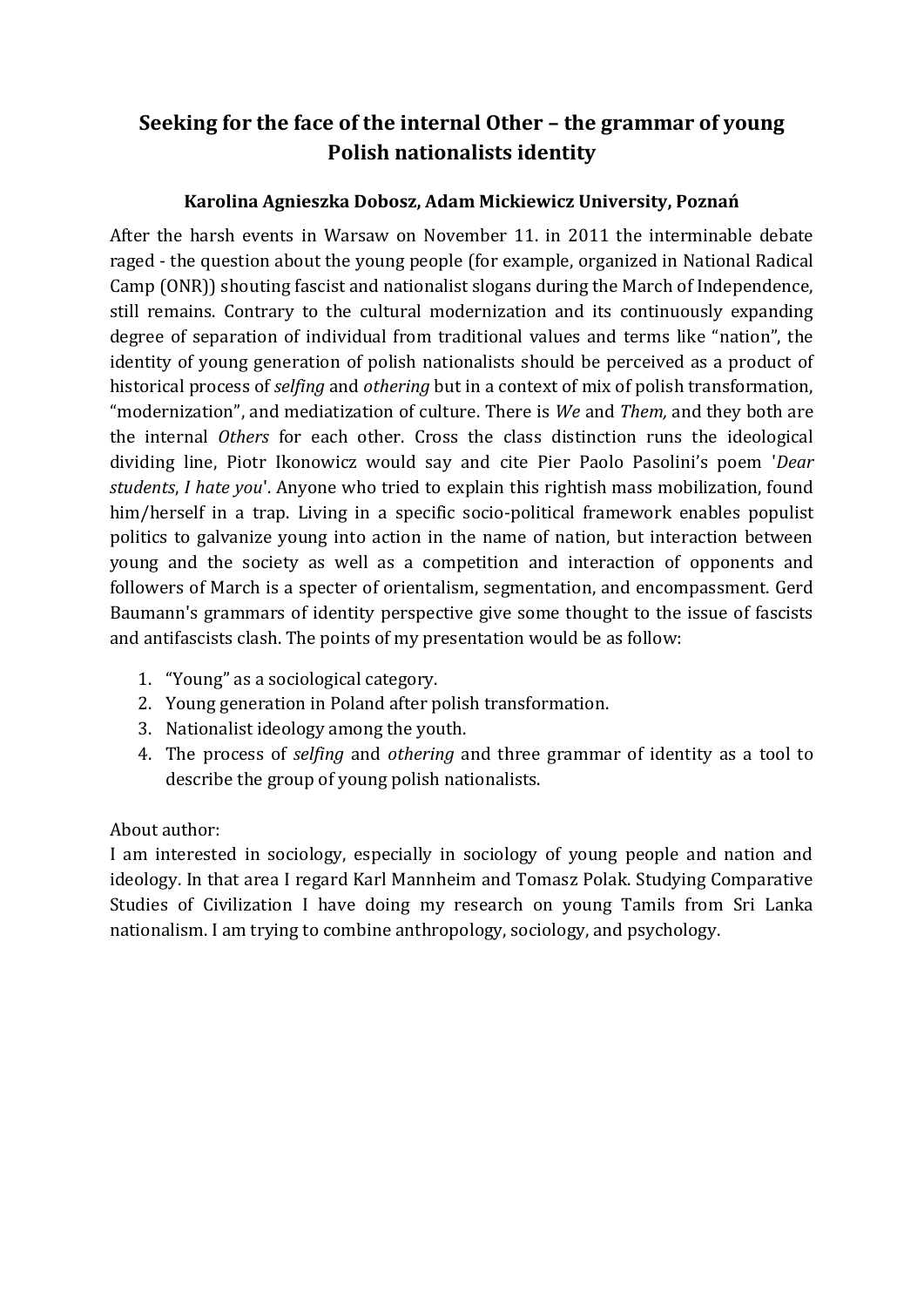### **Digital** *pharmaka* **as protoontological hypermarket of possible individuations**

### **Jędrzej Maliński, Adam Mickiewicz University, Poznań**

In *Phaedrus* Plato stated that writing, especially used by the sophists, is making an individual unable to recognize the everlasting ideas. Nowadays we can say that incapability of reaching *logos* is globally governed by technical media – an aim of the mechanism of information transfer is no longer the Truth, Beauty or Goodness, but maintaining the emotional resonance between the information and the consumer. It results in dialectic circuit – the producers distribute media content wanted by the consumers, but they can choose only from information distributing system, which has been already there. However, the whole exchange is possible only in the technical apparatus (interface), which is exterior to the whole process and mostly not understandable to consumers. The youth (by "the youth" I mean users of technical media, especially the Internet) are sentenced to choose between different technical media, to choose between different, but necessary ways of information consumption, finally, to choose between different ways of indivituation (the endless process of acquiring identity). They are protoontological, because as the technology-based devices they are **before** the *logos* of technoculture, which they produce. The criteria of choosing one or other apparatus are irrational.

#### About author:

BoA student of Interfaculty Interdisciplinary Humanistic Studies (MISH) in Adam Mickiewicz University, Poznań.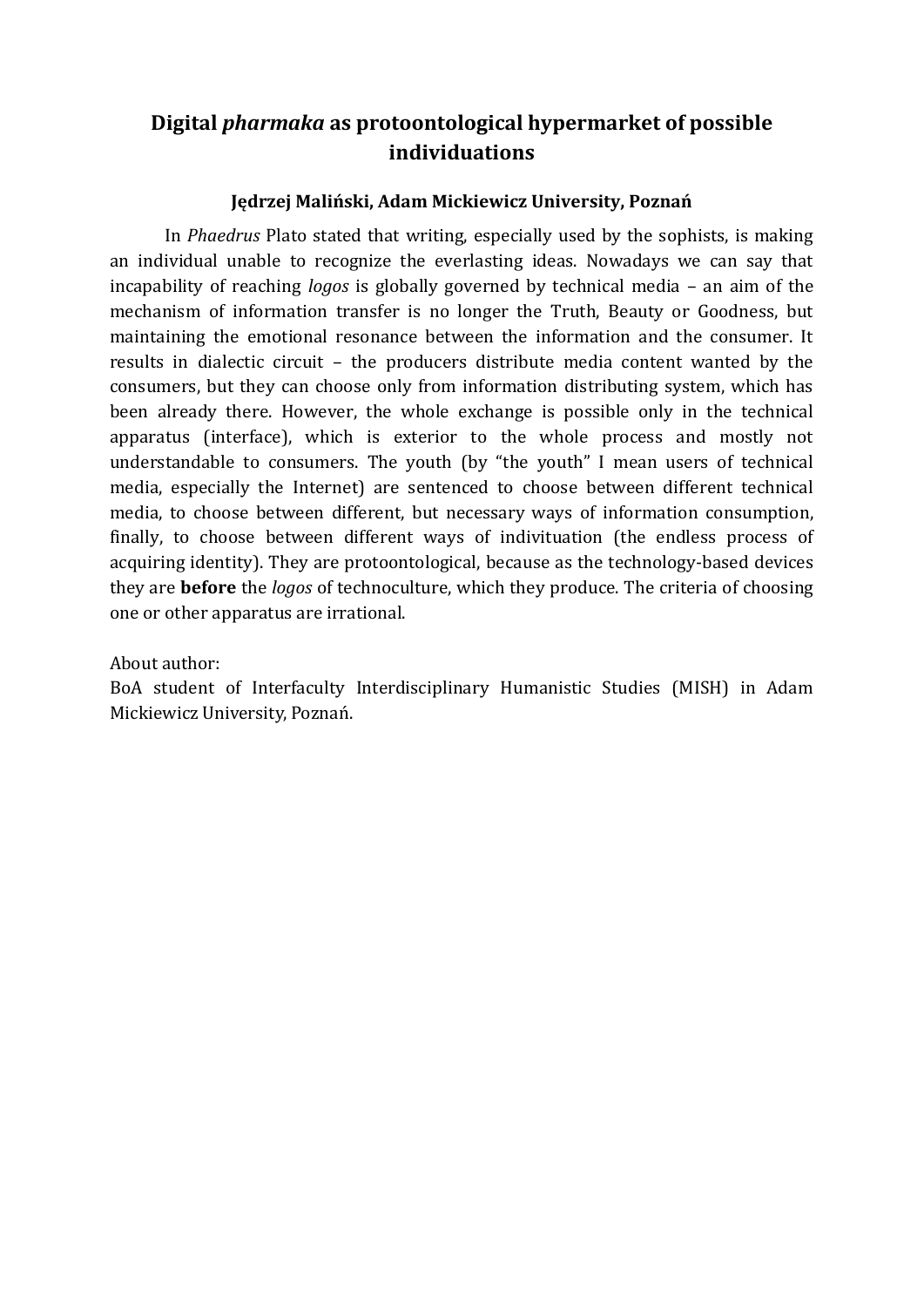# **Non-commodity forms of activity of students and graduates in the context of the theory of agency**

### **Ariel Modrzyk and Łukasz Pomiankiewicz, Adam Mickiewicz University, Poznań**

Nowadays young people are increasingly opting for non-commodity forms of activity. They make those choices for several reasons. On the one hand, it might be related to self-realization and personal development. On the other hand, it might be caused by a difficult situation on the labor market and a desire to gain professional experience. Thus we may create a whole spectrum of motivations – from autotelic, through adaptive, to purpose-rational. These attitudes can be depicted through participation in activities such as voluntary works, internships, and free apprenticeship.

The model of social environmental control will be a general theoretical frame and a tool for our analysis. In this model there are distinguished four strategies of actors activity in social structures: 'adaptive' and 'emancipatory' (agency strategies), anomic and alienating (non-agency strategies). As a background for these above mentioned strategies will be presented an empirical examples. Our analysis will also require to use Pierre Bourdieu's theory of social field, in order to show the logic of functioning of labor market. To present the perspective of agents Bourieu distinguishes three types of capital.

The first one – the cultural capital – includes symbolic competences of agents. The second one - the economic capital -concerns financial resources available to actors. The third one – the social capital - refers to the network of acquaintances and social relationships in which agents participate.

Based on all mentioned above theoretical categories and chosen empirical examples we would like to consider the following issues:

- 1) What modes of control dominate in the presented empirical examples? Do the individuals tend to be agentive, that is whether they can pursue their own goals in the specific social context?
- 2) What capitals do agents achieve in analysed examples?
- 3) Do we face indeed with non-commodity logic in the studied examples? Is nonprofit activity, in which symbolic and social capital is received, a next step toward financial benefits?

The attempt to answer the questions will let us to create an initial sketch of young's people agentive action in modern, temporary conditions.

About authors:

Ariel Modrzyk is a PhD student in the Institute of Sociology at Adam Mickiewicz University (Poznań). He is interested mainly in contemporary sociological theory and economics.

Łukasz Pomiankiewicz is a PhD student in the Institute of Sociology at Adam Mickiewicz University (Poznań). He is interested mainly in philosophy of social sciences and agency/structure theory.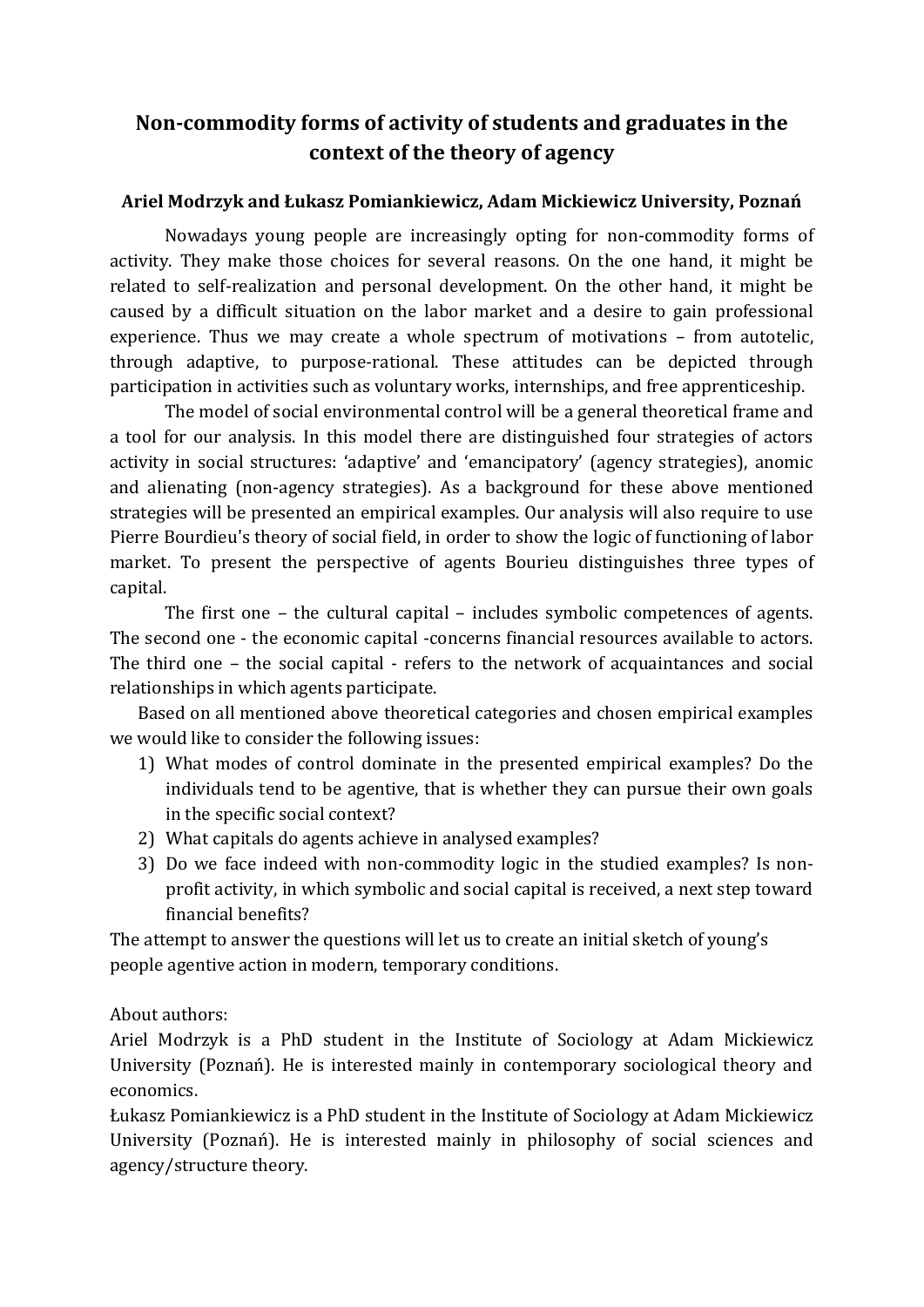## **Initial investigations of relations between concepts of capabilities and recognition**

### **Marcin Byczyński, Adam Mickiewicz University, Poznań**

Two contemporary leading paradigms in social sciences, the *Capabilities approach* - created by Amartya Sen (*The Idea of Justice*) and widely developed by Martha Nussbaum (*Creating Capabilities: The Human Development Approach*) - and the Theory of *Recognition* most consistently presented by Axel Honneth (*Struggle for recognition: The Moral Grammar of Social Conflicts*) come into a close scrutiny*.* The aim of the investigations, which consists in revealing theoretical links between these two ways of thinking on issues relating to social justice, will be achieved in three steps.

Firstly, the area of theoretical complementarity to one another is to be presented in terms of "being recognized" and related to it "gaining / losing / developing various capabilities". Secondly, theoretical consequences resulting from the above analysis of the linkage are to be derived. Thirdly, the exemplary idea of youth development based on the complementary categories of *recognition* and *capabilities* is to be proposed by the author.

About author:

I am a PhD student at the Adam Mickiewicz University, Institute of Philosophy in Poznań, Poland. My research areas are: capabilities approach, recognition theory and history of dueling.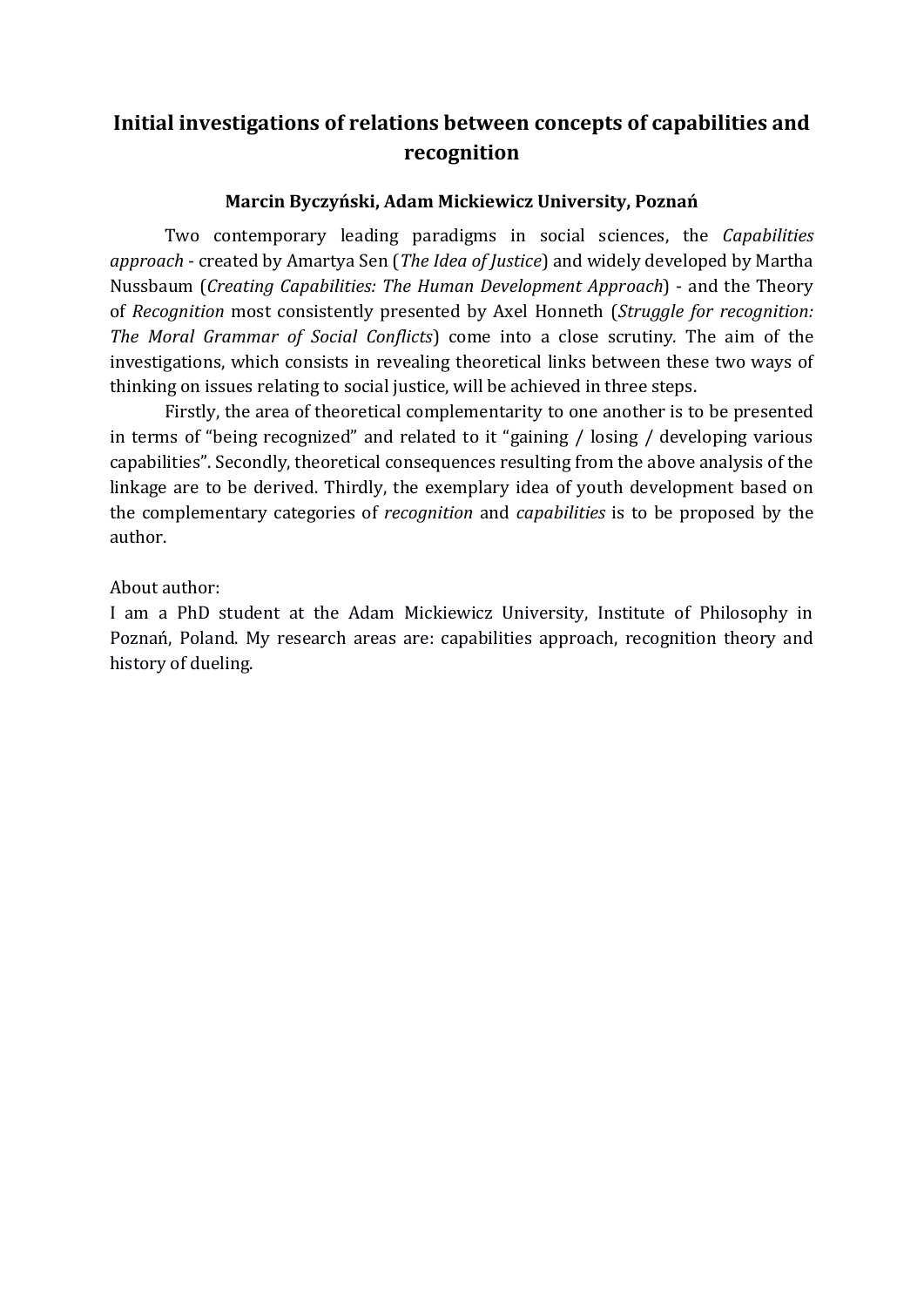# **Between Subjectivity and Authenticity –application of neotribal conception**

### **Dorota Jedlikowska, Jagiellonian University, Kraków**

The main aim of my presentation will be showing a theoretical discussion, relations between notions of subjecticvity and authenticity from especially philosophical and sociological points of view. I would like to wonder under sources of searching identity, subjectivity (what are very important values for young generation – especially for generation Y, what is connected also with processes of mediatization culture, glocalization, some feeling of liquidity of reality) in the thought of Charles Taylor. Moreover I want to compare this way of thinking with popular conception of Michel Maffesoli – neotribe. On the one hand we can observe strong influence of liberalism or libertarianism among contemporary young people, but on the other hand young people are searching new quality of their life, they migrate intensively and consequently they create temporary real neotribes or virtual noetribes. But question arises about the feeling of authenticity. How is shaping a distinction between I and group, how to reach feeling of authenticity and why to choose some options in the multicultural world? Moreover we can wonder under "hybridical identities". Consequently I'm convinced that it will be great to call maybe old but still young conceptions of Taylor and confront them with Maffesoli proposition in the field of young people.

About author:

I am PhD student in Faculty of Philosophy in Jagiellonian University. My scientific interests are concentrated around theoretical and empirical aspects of social phenomena, especially in the area of existing human consciousness, cultivating rules and norms in everyday life rituals. Mainly sociological, anthropological orientation.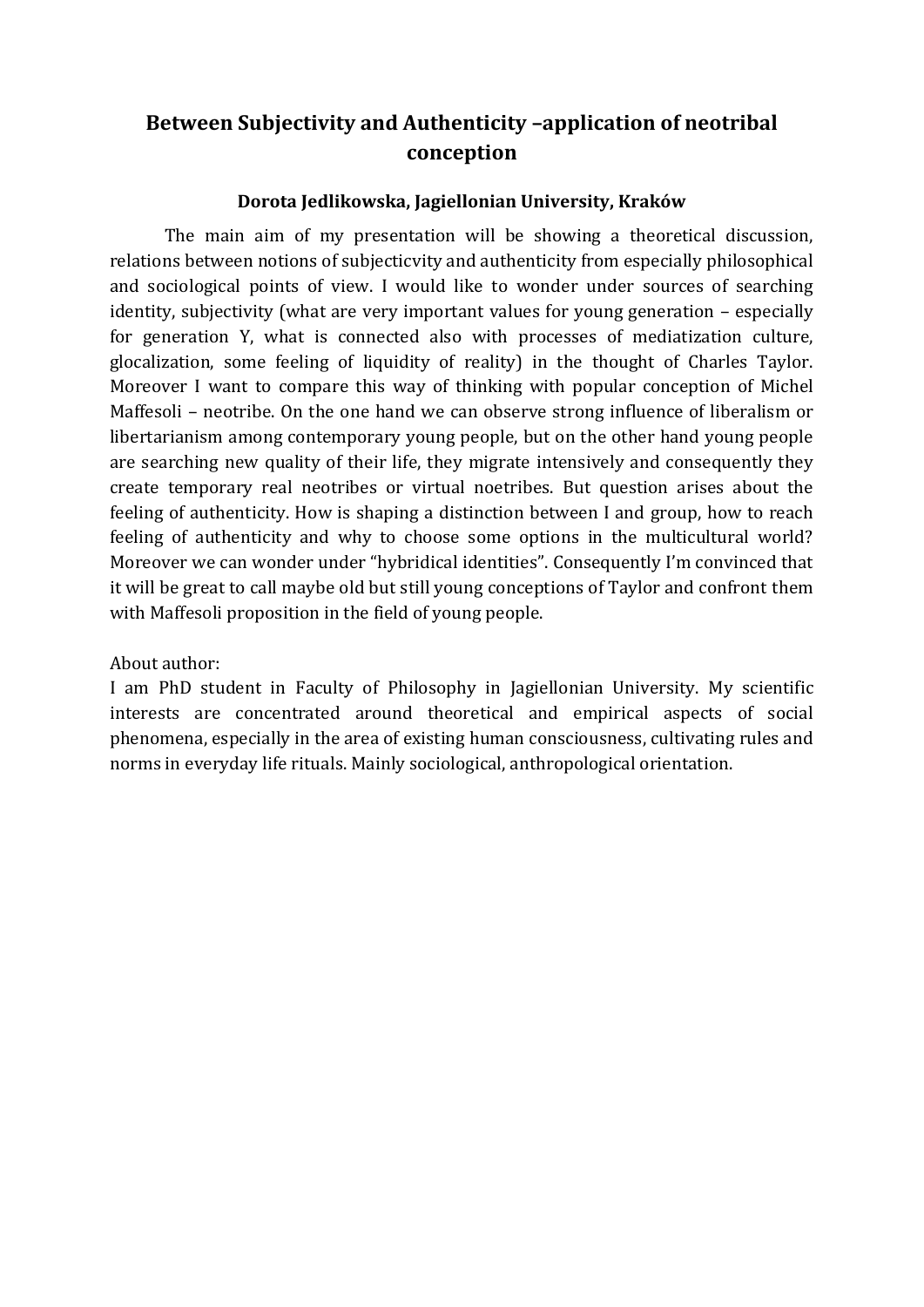# **The identity of the structure of "I" - the existential problem of young Poles**

#### **Marta Szopka, Adam Mickiewicz University, Poznań**

The collectivist attitude of uniting people in groups and communities is nowadays fading, due to increasing demand of young people to live a life that is unique and fulfilling. This individualised world is concentrated on competing with each other for prestige and gain. To live a good life means to achieve success, identified as a satisfactory position in the socio-economical structure.

In my lecture I wish to present how the term "identity" is understood by young Poles in the globalization era. The task of "knowing oneself" is a major challenge for young people. The problem of one's identity requires facing the question "Who am I?". Are young Polish people capable of answering such a demand? The changes, which take place in the economic and social dimensions, have an impact on how trust and public good are understood in terms of identity. These changes take place in the specificity of humanist knowledge, including life's categories of what is experienced and understood, thus creating their own world (A. Dilthey). Young people, faced with the dilemma of making choices out of infinite possibilities are mentally overwhelmed – deprived of roots for constructing their identity and links with reality. The deciding moment of a young humans life is to finally find her- or himself in "I" – an identitary construct that is capable of leading a balanced life, adjusted to the fast-pace changes of globalization, despite reoccurring dilemmas. Accomplished research is aimed to show the aforementioned identity problem of young Polish people.

#### About author:

Third-year student of philosophy specializing in ethics. I am interested in philosophy of culture, existential philosophy and philosophizing with children.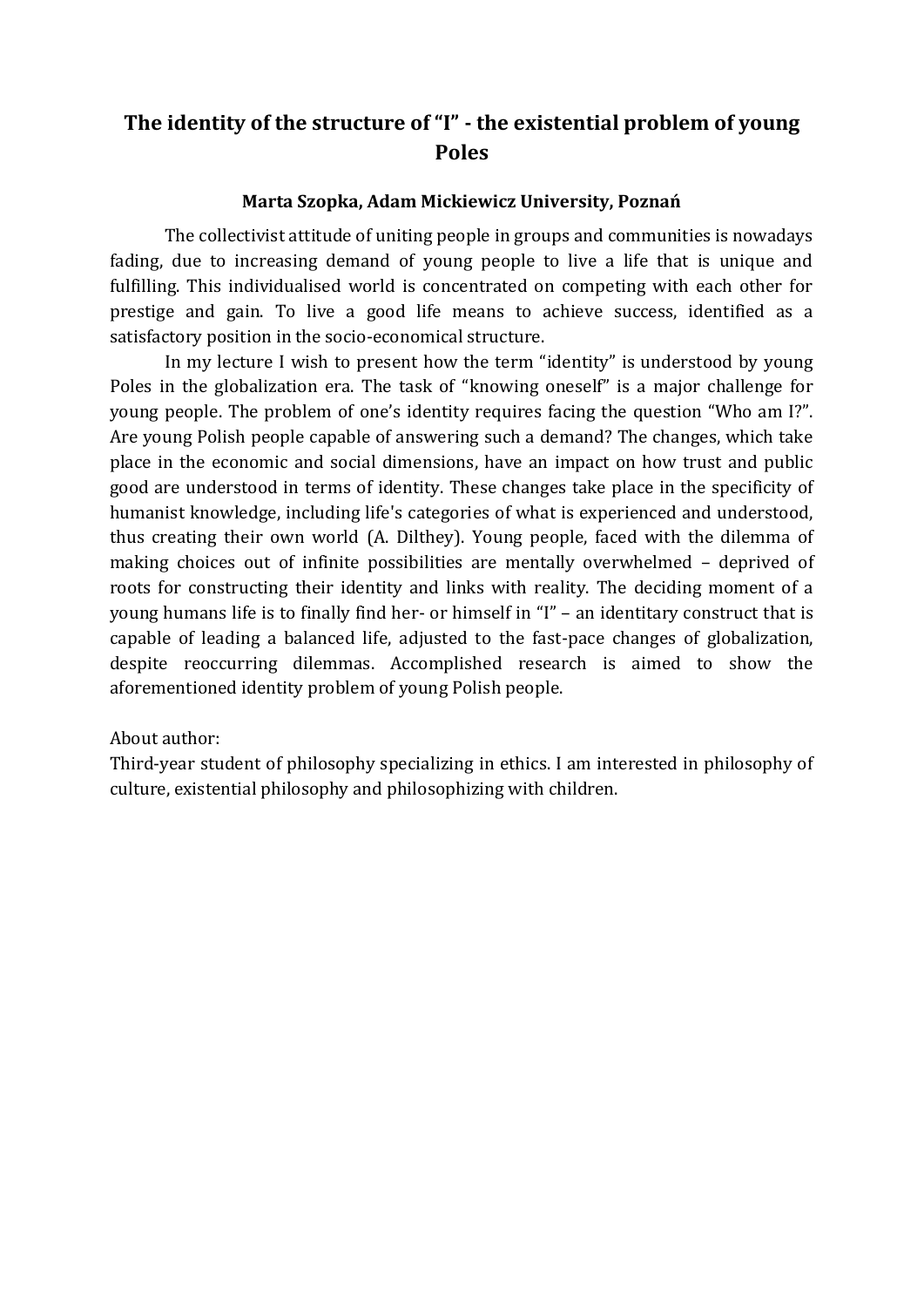### **Transmigrants. An Overview of the Youngest Generation of Well Educated Polish Migrants to Germany**

#### **Marta Kozłowska, Freie Universität Berlin, Berlin**

The subject of the presentation are young and well educated Polish immigrants to Germany, living in Germany for over a year and their ways of integration into the German society. The data has been collected in summer 2011 with the use of semi-structured indepth interviews and grounded theory among Polish university students, PhD students as well as young professionals. Collected data provides an insight on the youngest Polish immigration cohort in Germany, a group practically not inquired by social scientists up to now. It presents some aspects of acculturation, particularly integration of the Polish young immigrants transition into a new linguistic sphere and acquisition of new cultural codes and symbols. In the focus of the presentation shall stay the transnationalisation and national identity of the contemporary young Polish migrants in Germany, their hierarchy of values, strings attached with Poland as well as their motivations to emigrate. A close-up on this particular group may provide an insight on why young elites of Poland decide to leave the country instead of looking up for a career on the national market.

### About author:

Marta Kozłowska holds a master degree in European Studies from the Adam Mickiewicz University in Poznań and a master degree in Sociology from the same university. In September she completes another postgraduate studies in Sociology – European Societies at the Free University Berlin, where she plans to follow with a doctorate.

Ms. Kozłowska works as a student researcher at the Cluster of Excellence 'Languages of Emotion' at the Free University of Berlin at a research project on collective emotions and national identification during the 2010 FIFA world and 2011 EUFA cup, where she currently tests innovative scales for measurement of national and European identification. She is also affiliated with the German Institute for Economic Research (Deutsches Institut für Wirtschaftsforschung, DIW), where she assists in survey management of pretest and innovation studies of the German Socio-Economic Panel Study (SOEP).

A migrant herself, she wrote her second master thesis on the well educated adolescent Polish migrants in Germany with the use of in-depth interviewing, covering up a gap in field researching in this so far little known group of Polish immigrants. Therefore she can provide first-hand knowledge about young Poles deciding to emigrate, their aspirations, goals, values, opinions and identities.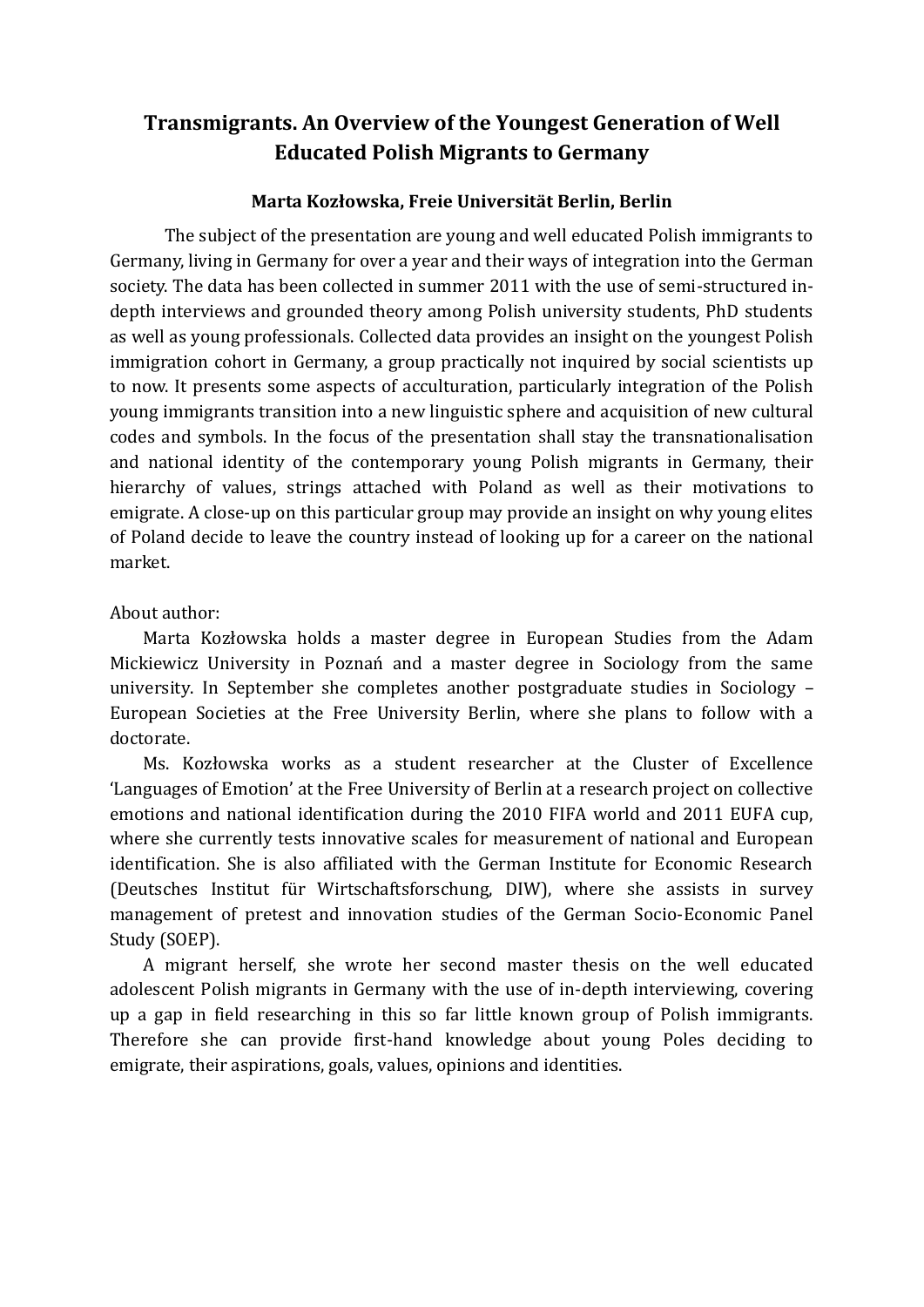## **"Who are we? Fanatics, that's who!" How does the football fans community perceive the post-modern society?**

### **Filip Michał Bardziński, Adam Mickiewicz University, Poznań**

The Polish football fans community has been recently in the scope of several academic studies, concerning – mostly – numerous deviations presented by its members. What has been left underestimated is the formal and practical capacity the football fans community to influence both the public opinion, as well as local and national governments.

In general, the football fans community may be described as a group of people who share an emotional link with a football team. In my paper, I wish to concentrate on those football fans who present a strong emotional link to a specific football team, namely the "fanatic" football fans. It is important to note that – as different researchers have shown – such groups do not affirm physical violence as "an end" nor as "a mean" to any.

Albeit controversial, the "fanatic" football fans characteristics are inherently inscribed in the personal identities of the groups members; they exceed simple "friendfoe" distinctions, rather consisting of a complex set of social and political views, rooted in communitarian and neo-conservative philosophies.

In my lecture, I wish to discuss how the football fans community reacts to both theoretical projects of the post-modern society and its practical implementations. By stressing out the declared criticism of the changes taking place in modern society (especially those concerning morality, education and the so-called "weakening of social ties"), I wish to evoke the neglected dimension of the football fans society – that of a conservative educator and political actor.

#### About author:

I am a Ph. D. student at the Chair of Ethics of the Institute of Philosophy of the Adam Mickiewicz Universty. Received Masters degree in philosophy in 2012 upon Masters dissertation "Whether a sports fan ethos exists?". Participated in LLP-Erasmus program at Université de Liège in academic year 2010-2011. My academic interests range from philosophy of politics (especially communitarian thought), ethics (moral perfectionism, ethics of self-development, bioethics, moral issues of eugenics) and teaching philosophy and ethics (innovative methods of teaching philosophy and ethics, developing moral competences).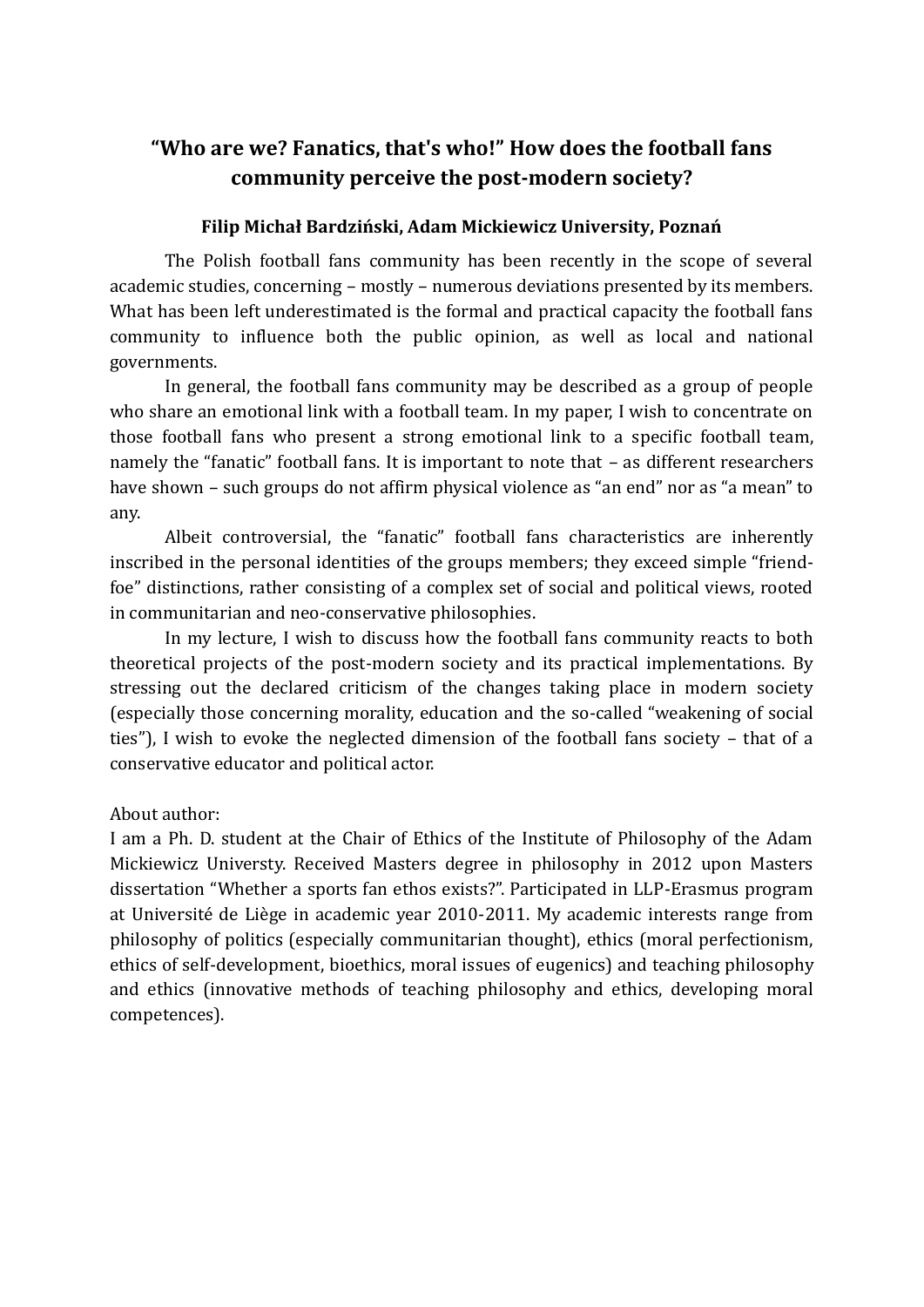## **Flexicurity as an idea of progress and development in the global village. A chance for young people**

#### **Michał Jan Kosicki, Adam Mickiewicz University, Poznań**

The world is torn by years of crisis. Daily media reports about the dramatic situation of the budgets of the next countries. Small and medium sized businesses fail in the face of the awards given by the presidents of the global corporations. People lose their jobs, unable to cope with maintaining the family and subsequent repayment of loans. Crowds protesting on the streets of major European cities.

Today, young people who encouraged versatile range of movement after another member, which can live and work in different places on earth. But in the face of the financial crisis lose their sense of security that allows them to live a normal life - to live on what they got as far as possible.

Flexicurity as an idea of balancing security and flexibility can be a response to today's needs of people and markets. For this to happen, however, must appear on many different trans. His proposal for actions and their rationale would like to present at the Symposium Identities and Modernizations - Being a Youth Matters.

About author:

The young philosopher, social and political activist. Member of the Scientific Society of Students of Philosophy at Adam Mickiewicz University in Poznan. Promoter of progressive social democracy. Pro-European citizen and advocate of the concept of a federal European Union. Poznan district Councilman - Grunwald North.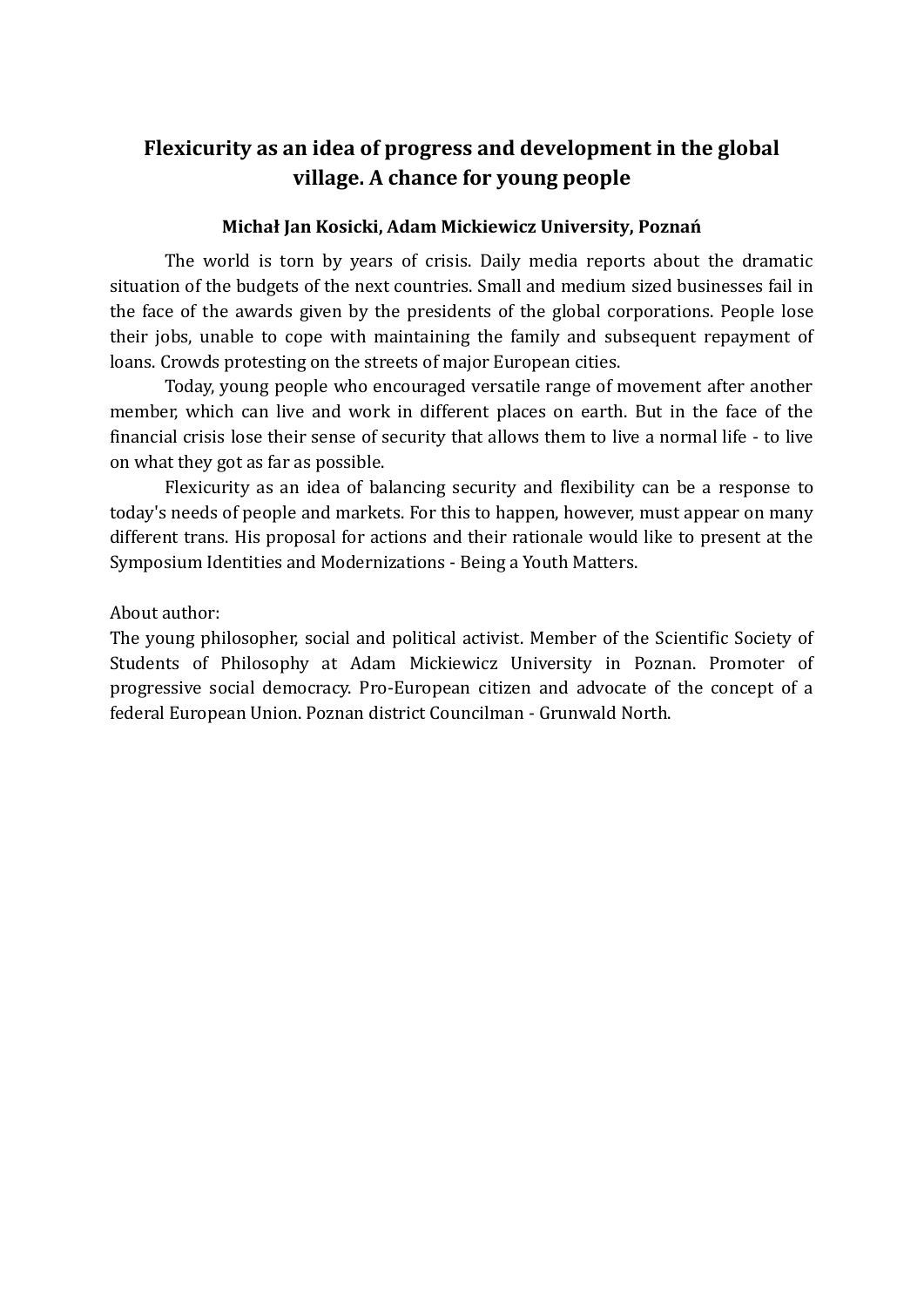### **ON MARGINS of the Modernization: more than a creativity**

#### **Magdalena Kłosińska, University of Lodz, Łódź**

Renovation of urban areas in the city or metropolis constitute something more than a scope for activity of private consulting companies. At present, cities are also evaluated on account of their authenticity and uniqueness, community, historical buildings, prescribed limits of districts or cultural attributes. It constitute some kind of "municipal cocktail" where the authenticity is just playing a crucial point.

The modernization present a new postindustrial paradigm connected with a new treatment for Youth in the cities. Diagnosis is going into direction based on the functioning of consulting companies which are going according to visible transformations of cities. Modernization waded highly and caused situation where urban-planners in want to take care the cities, residents and mange of modernization in projects both. The question is – if renewed city or metropolis have a such reach offer for Youth, how they should make a responsible decision and choose a good city for themselves?

Perhaps, the answer is located inside Richard Florida's vision. As he wrote in his new theory "Who's your City?", creativity and an inspiration are very strong force for residents including Youth. Florida presents a new kind of politic which is focus on managing the space of the city, describing and contributing about increasing the new industry – where are the "new factory", but with no steel, coal or average machines. There is a creative power known as Youth.

Modernized city has not to be an urban defeat, but a certain urban-planning regime which will try to level projects called "build from the beginning" and maybe will care about the sustainable development of the metropolis. But still the main question is left – who is the city? or who is making the city under the crisis of the innovation which is approached?

#### About author:

Date of birth: 1986, PhD candidate at University of Łódź, the research area is focus on aspects connected with modernization in the city and metropolis, especially sociocultural consequences for urban studies area, the author of the field works and research in Berlin, Freiburg, and Heidelberg which were inspired by modernization processes.